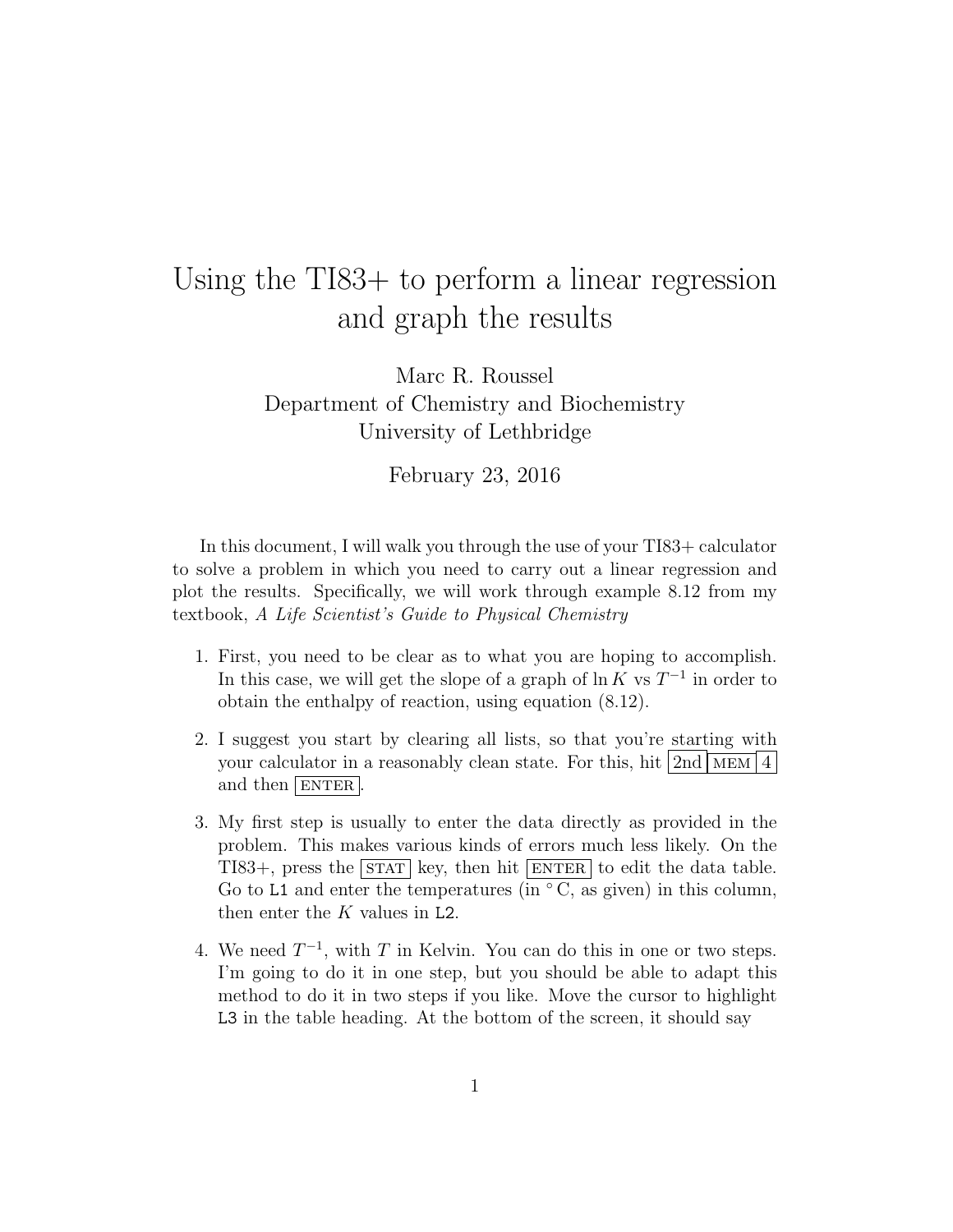$L3 =$ 

You can type a formula to calculate L3. Here is the formula you want, as it will appear at the bottom of the screen:

$$
L3 = (L1+273.15)^{-1}
$$

To get L1, type  $2nd$  LIST, and use the cursor to select L1, then hit  $|$  ENTER  $|$ 

- 5. Using the same technique, calculate  $\ln K$  for all your data, storing the result in L4.
- 6. While you're here, note the minimum and maximum values of  $T^{-1}$  and of ln K. You will need these for graphing later. In this case,  $T^{-1}$  goes from 0.00341 to 0.0036, and ln K goes from  $-1.347$  to  $-0.357$ .
- 7. It's now time to do the linear regression. The values you want to plot on your x axis are the  $T^{-1}$  values in L3. The y values are the  $\ln K$ values in L4. Hit  $\overline{\text{STAT}}$ , use the cursors to highlight CALC, then choose  $4:LinReg(ax+b)$  and hit ENTER. You will see

## LinReg(ax+b)

and a blinking cursor on your screen. You now have to tell this function where your x and y values are. Using  $2nd$  LIST, enter

## LinReg(ax+b) L3,L4

then hit ENTER. Note that there is a  $\Box$  key. When you do this, the following should appear on your screen:

> LinReg y=ax+b a=-5425.338634 b=18.21521875

The value of a is the slope, while b is the intercept.